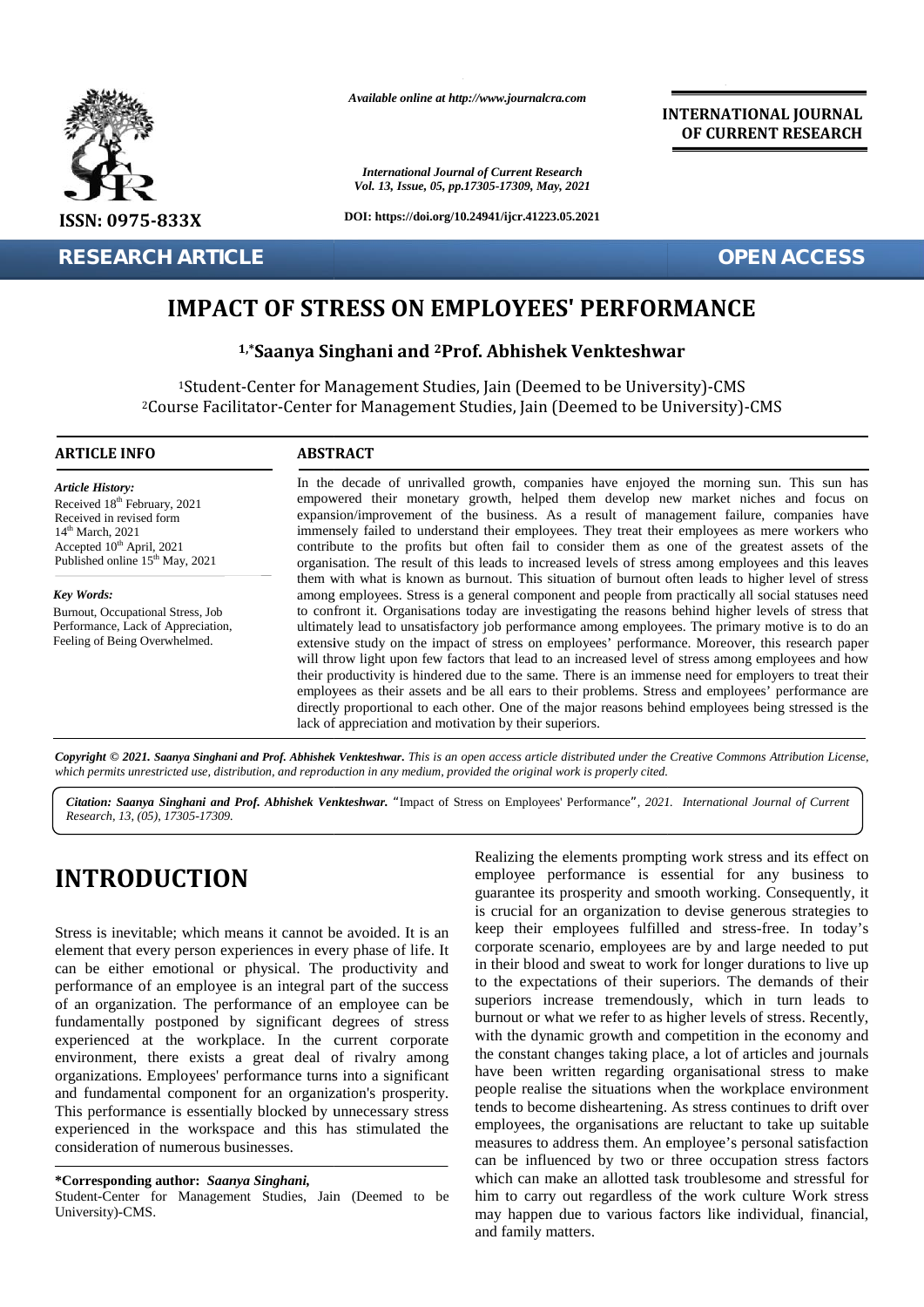#### **LITERATURE REVIEW**

*S. T. Arike (2021)* examined the interrelation between individual traits, stress and productivity of the employees. This quantitative study was done using primary data. The study concluded that there is a positive relationship between individual traits and significant levels of stress among employees. Such type of research recommended to go for personality tests and recruit people who would not get stressed easily.

*Dennis Swarant and Kristi Endah Ndilosa Ginting (2021)* conducted a research to study the impact of occupational stress, competence and training on the performance of the employees. This quantitative research was done using saturated sampling technique. It concluded that occupational stress contributed towards employees' performance in a significant manner.

*Sumiati (2020)* studied that employees are considered as catalysts in the organization and are expected to perform well to contribute towards the growth of the company. The objectives of her research were to examine the impact of quality work-life, job stress on performance of the employees. This quantitative study used random sampling technique and concluded that job stress variables contribute dominantly towards the performance of the employees.

*Slamet Riyadi (2019)* analysed the impact of job satisfaction, workplace environment, personal traits and remuneration towards the performance of the employees. She concluded that workplace environment and personal traits do not really contribute to the performance of the employees in a negative manner whereas the other factors do.

*Sharmilee, Abdul Basit and Zubair Hassan (2018)* studied that prolonged working hours with deadlines and job uncertainty have huge and negative impact on performance of the employees. They concluded that it is important for managers to ensure job security and communicate job roles with clarity to employees to increase their productivity.

*Thomson (2006)* studied various sources that increase stress levels among employees. He articulated that by reducing the pressure of work, improving the functioning of the management and supervising better compensation packages and incentives would help reduce stress.

*Glazer and Beehr (2005)* led an exploration to discover the relationship among stressors and how it prompts a person to leave the work. These stressors can incorporate working environment conditions, job vagueness, job over-burden and job clashes or other issues that can cause tension and strain among employees at work. The motivation behind the research was to notice the impact of these stressors from social perspective.

The outcomes upheld the theory that turnover is identified with stress at some degree. Anyway, culture influences the resilience level of the stress. Yet, at certain spots stress has an extraordinary impact over employee and it influences their performance just as assumptions from their working environment. Whatever the explanation might be to this reality, scientist proposes more examination in this line.

### **RESEARCH METHODOLOGY**

This research is completely conceptual in nature and is entirely based on secondary data. The data has been collected from numerous journals, websites, and related articles. The sampling technique for selecting secondary data is purposive sampling. Keeping in mind the objectives, descriptive research is adopted to gain precise analysis of the study.

#### **OBJECTIVES**

- To ascertain the effect of occupational stress on employees' performance
- To examine the causes that hinder the productivity of employees
- To study the influence of employee motivation over stress

#### **OCCUPATIONAL STRESS**

Occupational stress is ordinarily characterized as an enthusiastic, intellectual, social and physiological reaction to the forceful and destructive parts of work, workplace and hierarchical environment. It happens when an interest surpasses a person's adapting capacity and disturbs their mental balance. It also happens in the work environment when an employee sees a circumstance to be too demanding to even consider dealing with, and hence threatening to their prosperity. Since it is observed that stress occurs at work, it is an employer's duty to help an employee overcome it. The employer should be well-versed with various coping strategies and viewpoints that might be unique to every employee. Therefore, varying individual traits like personality, coping styles, etc. can be some of the important factors to determine different stress level. Hence, what is stressful for one individual may not be an issue for another person.

**CATEGORIES OF STRESS AT WORK:** Work can get a little overwhelming at times. This feeling of being overwhelmed is referred to as stress. The various categories of stress are as follows:

- **Time Stress:** This is the most well-known kind of pressure at work. One normally experiences this when they believe there's insufficient time for them to complete an assigned task. Panic sets in and one battles to complete however many things as they can. Theyhurry until they get stressed, complete half of it, or more terrible, not complete any work whatsoever.
- **Anticipatory Stress:** This stress is related with the sensation of expecting the future excessively. One expectsso much that vulnerabilities of what could occur later overpower them. It usually caused by fear of failure.
- **Situational Stress:** This stress takes place when everything begins to go out of one's own control. Such a type of stress can occur unexpectedly and onehas no idea on what to do. It is the point at which one believes that everything is going easily, however, out of nowhere, in a flicker of an eye, everything goes downhill. It very well may be the time where one's manager abruptly ridiculed them before numerous collaborators.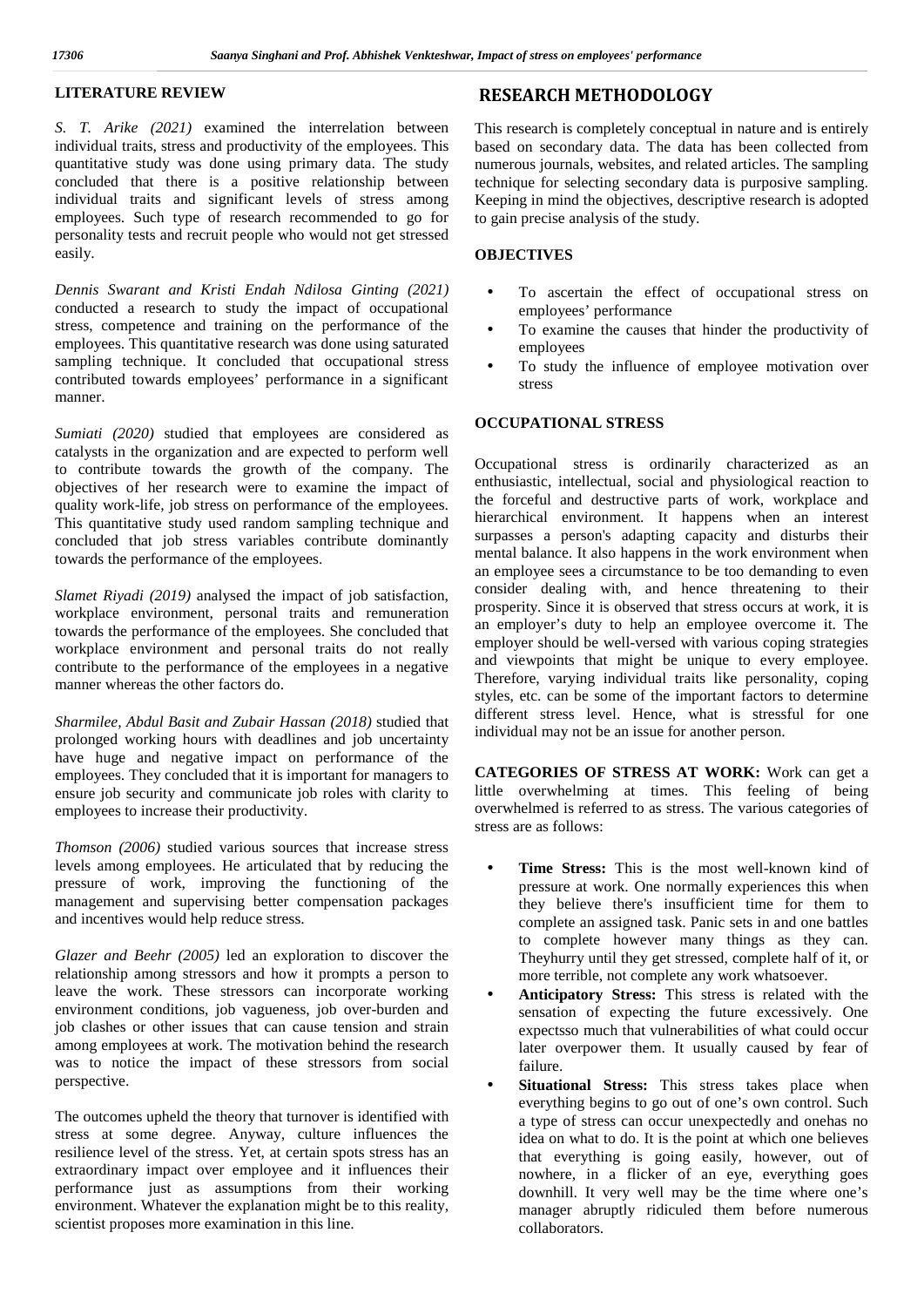**Encounter Stress:** This stress includes the sensation of being overpowered by meeting new or such a large number of individuals. We all can be overpowered by many individuals, regardless of whether we are self observers or social butterflies. It very well may be on the grounds that one doesn't care for them or they don't care for one, however, one needs to initiate a small talk with them. It may likewise imply that it's the first occasion when they'll meet them and one stresses over how they will respond or how they will see them.

#### **SOURCES OF STRESS**

The basic sources of stress are as follows:

**Environmental Stressors:** The environment in today's scenario can pressurize you with intense competition and demands to maintain pace and adjust well to the surroundings. Some examples of environmental stressors include – noise, traffic, pollution, crimes, etc.

**Social Stressors:** Stress can sometimes arise from the needs of the various individual roles a person plays.This can be of a mother/father, husband/wife, son/daughter, sole bread winner, etc. The examples include – loss of a loved one, too many demands, repayment of loans, separation from spouse, etc.

**Physiological Stressors:** These are physical factors that an individual's body experiences. The examples are – adolescence, pregnancy, poor diet, sickness, aging, menstrual cramps, improper sleep cycle, etc.

**Psychological Stressors:** The brain elucidates and recognizes few things as stressful, troublesome, challenging and unpleasant. It is one's thought process that considers such things as stressors. These include – fear of rejection, validation from peers, etc.

**FACTORS THAT CONTRIBUTE TO STRESS AT WORK:** Work is significant and fundamental. It is part of life. It is a give-and-take measure that benefits the two players for the advancement of society. It is a solace to individuals who have it since it is the solution to their necessities. However, not all positions fit everybody. Some are terrible to find some work they loathe while others just drop out of affection from their positions. Hence, work can get a little overwhelming and tiresome. Few of the factors that contribute to stress are as follows:

**Workload:** Some of the factors like heavy workload and unrealistic expectations from supervisors can contribute a lot to stress. The organisational climate in which employees are delegated with excessive work and the superiors come up with conflicting expectations end up making the job extremely stressful. Investigations in the past have shown various components that are related to stress at work. For instance, when the employee is over-burdened with work, he/she is expected to deliver exceptionally great results. The outcome of such expectations is higher level of stress. There are a few components which cause stress in employees at work and these variables are work timings, compensation, rewards, higher targets and responsibility, companion mentality, appraisals, no job security, etc.

**Role Conflict:** This factor contributes to stress when unclear roles and responsibilities are delegated to an employee from his/her co-workers or supervisors. The specifications of the task to be completed are not stated clearly. Conflicting roles can sometimes lead to unsatisfactory performance and dissatisfaction among employees. The employee fails to prioritise his work and doesn't know which one to perform when. This factor, however, should be avoided as such type of environment is not great for organizations as well as employees. For instance, role conflict occurs when a human resource personnel doesn't know how to conduct recruitment for entry-level openings.

**Role Ambiguity:** Another factor which contributes to stress is role ambiguity. It arises when the job descriptions do not align with the job role. Hence, it is observed that the roles and responsibilities often do not match with the expectations, leading to unsatisfactory performance. Difficult tasks, lack of proper breaks between working hours, poor ergonomic conditions, prolonged working hours, etc. are some of the examples.

Performance: This can be defined as the ability of an employee to produce work as per the instructions given by the employer. The employees are expected to produce results according to the set standards or sometimes beyond it. Performance can be characterized as a proportion of the amount and nature of work done keeping in mind the expense of the asset it took to finish the work. It is valuable from an administrative point of view to consider a few types of counterproductive conduct that are known to result from delayed stress. No two individuals respond to a similar occupation in exactly the same manner, since individual factors additionally impact stress. For instance, workaholics tend to be put themselves under higher levels of stress because they feel the need to complete work within the deadline and with utmost sincerity.

**EFFECT OF STRESS ON EMPLOYEES' PERFORMANCE:** Stress at work generates from various sources. These can be arduous superiors, annoying colleagues, monotonous work, etc. Employees' performance can greatly be influenced by stressors like family problems, health and wealth, anxiety issues, etc. The way one handles stress greatly influences the impact it can have on him/her.

- Poor Efficiency: Stressed employees often end up getting frustrated over petty things, which in turn hamper their productivity. This, however, affects the way they work leading to poor efficiency in whatever task they are entrusted with.
- **Poor Health:** Hypertension, increased blood pressure, nausea, headaches, etc. are some of the common symptoms of stress. These symptoms do not let one work properly. Hence, stress can disrupt the normal functioning of the body and have a huge impact on the performance of the employees.
- **Lack of Concentration:** Poor health may in turn lead to poor concentration at work. Employees who are stressed are hardly able to focus at work. They find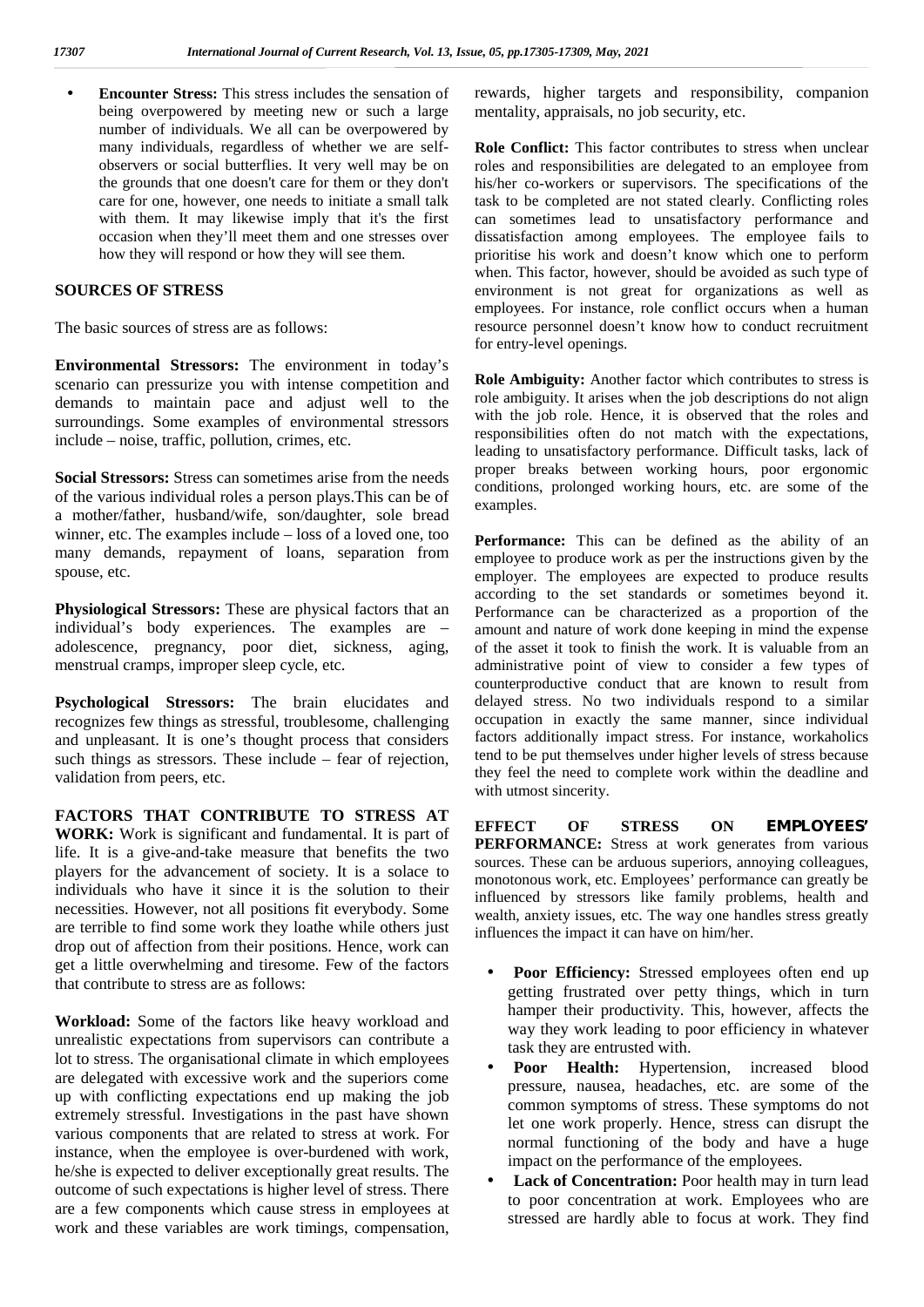excuses to delay their tasks and focus on unnecessary things.

 **Missing Deadlines:** The inability to meet deadlines **Missing Deadlines:** and complete the work within the provided time is one and complete the work within the provided time is one<br>of the common effects of stress. This demotivates the employees leading to procrastination and not being able employees leading to procrastination and not being<br>to complete further tasks within the deadline too.

**MEASURES TO PREVENT STRESS AT WORK:** In **MEASURES** the event that employees are encountering unfortunate degrees of stress, an employer can recruit an advisor or a psychologist to propose new strategies or methodologies to overcome stress. A blend in hierarchical structure and strategies to mitigate stress can be the best strategy. Few of the measures to prevent stress are: the event that employees are encountering unfortunate degrees of stress, an employer can recruit an advisor or a psychologist to propose new strategies or methodologies to overcome stress. A blend in hierarchical structure

#### **Purposeful Job Design PurposefulJob Design**

- Designing job descriptions that give significance and<br>incitement to employees just as promising<br>circumstances for them to utilize their abilities. incitement to employees just as promising circumstances for them to utilize their abilities.
- Set up work plans that are viable with requests and  $\frac{1}{100}$ obligations outside the work.
- Think about adaptable timetables—numerous associations permit working from home to decrease workload and allow flexible working hours (which empowers individuals to all the more likely equilibrium  $_{\text{It has been}}$ their own lives).  $\mathbf{I}$ associations permit working from home to decrease<br>workload and allow flexible working hours (which<br>empowers individuals to all the more likely equilibrium<br>their own lives).
- Screen every employee's responsibility to guarantee it is  $\frac{di}{dt}$  in accordance with their abilities. in accordance with their abilities.

#### **Transparent Communication Transparent**

- Show employees stress mindfulness and advance an These open exchange.
- ) Avoid confusion clearly state roles and factor responsibilities.
- ) Decrease vulnerability about profession advancement <sup>e</sup> and future business possibilities.

#### **Healthy Workplace Environment Healthy**

- $\int$  Give ample opportunities to employees to create social  $\frac{1}{2}$ cooperation
- Watch for indications of disappointment or harassment  $\delta$ at work to battle prejudices (in light of race, sex, public and cause, religion, or language).

#### **Accountability Accountability**

- ) Give employees the freedom to take an interest in exten choices and activities that influence their positions. choices and activities that influence their positions.
- Present a participative initiative style and include however many subordinates as would be prudent in  $\mathbf{D} \mathbf{E}$ settling stress-creating issues. ) Present a participative initiative style and include however many subordinates as would be prudent in settling stress-creating issues.

#### **Stress Avoidance Workshops Stress**

- Employers should invest their time and money conducting various workshops that is beyond their  $V_{\text{In}}$ daily responsibilities.  $\frac{1}{2}$
- Employee engagement activities that promote leisure among employees can also be conducted.

#### **CONCEPTUAL MODEL**



# **CONCLUSION**

Employees should be treated as the most valuable assets of an organization. Therefore, their problems should not be ignored. The fundamental objective of this research paper is to ascertain the impact of occupational stress on employees' performance. Hence, the study has subsequently shown that every individual, regardless of personality, gets stressed at work. This stress not only influences the way we work but also the way we live.

It has been observed that the temperaments and the needs of an employee and the employer change at such a rapid pace that it sometimes becomes extremely difficult to avoid stress. Moreover, increasing levels of stress in employees hamper their day-to-day activities. Occupational stress is unavoidable and there are four categories of stressors at work – time stress, anticipatory stress, situational stress and encounter stress. These categories differ from one another and help in identifying the feeling of being overwhelmed. The sources and factors of stress have also been taken into consideration in this research and the steps to mitigate stress have also been elaborated.

#### **RECOMMENDATIONS**

Employers are failing at improving the retention rate of their Employers are failing at improving the retention rate of their organisations. As a result, increasing stress level contribute to increasing attrition rates. Employers should forget the ideology of 'customer is the king' and shift to treating their employees as the king. These employees by and far help them mint money and their needs/wants/desired should be given due consideration. Employee engagement activities should be conducted every month to boost their productivity and to help them come out of their monotonous schedule. It is recommended that researchers in future should perform extensive research to gain better insights into the factors that hinder employees' performance and find out various variables that analytically would help in a positive way. incolure in the should state of gets stress the mitigate into the second at the observed the stress of the observed the observed the observed the second paper in the shown that is the second paper in the shown that the ve as the king. These employees by and far help them mint money<br>and their needs/wants/desired should be given due<br>consideration. Employee engagement activities should be<br>conducted every month to boost their productivity and t The contract of the stress of the stress of the stress of the stress of the stress of the stress of the stress of the stress of the stress of the stress of the stress of the stress of the stress of the stress of the stress

## **REFERENCES**

- Muraale, S., Basit, A. and Hassan, Z. 2017. Impact of job stress on employee performance. International Journal of Accounting and Business Management, 52, 13-33.
- Imtiaz, S. and Ahmad, S. 2009. Impact of stress on employee productivity, performance and turnover; an important managerial issue. *International Review of Business Research Papers*, *5*4, 468-477.